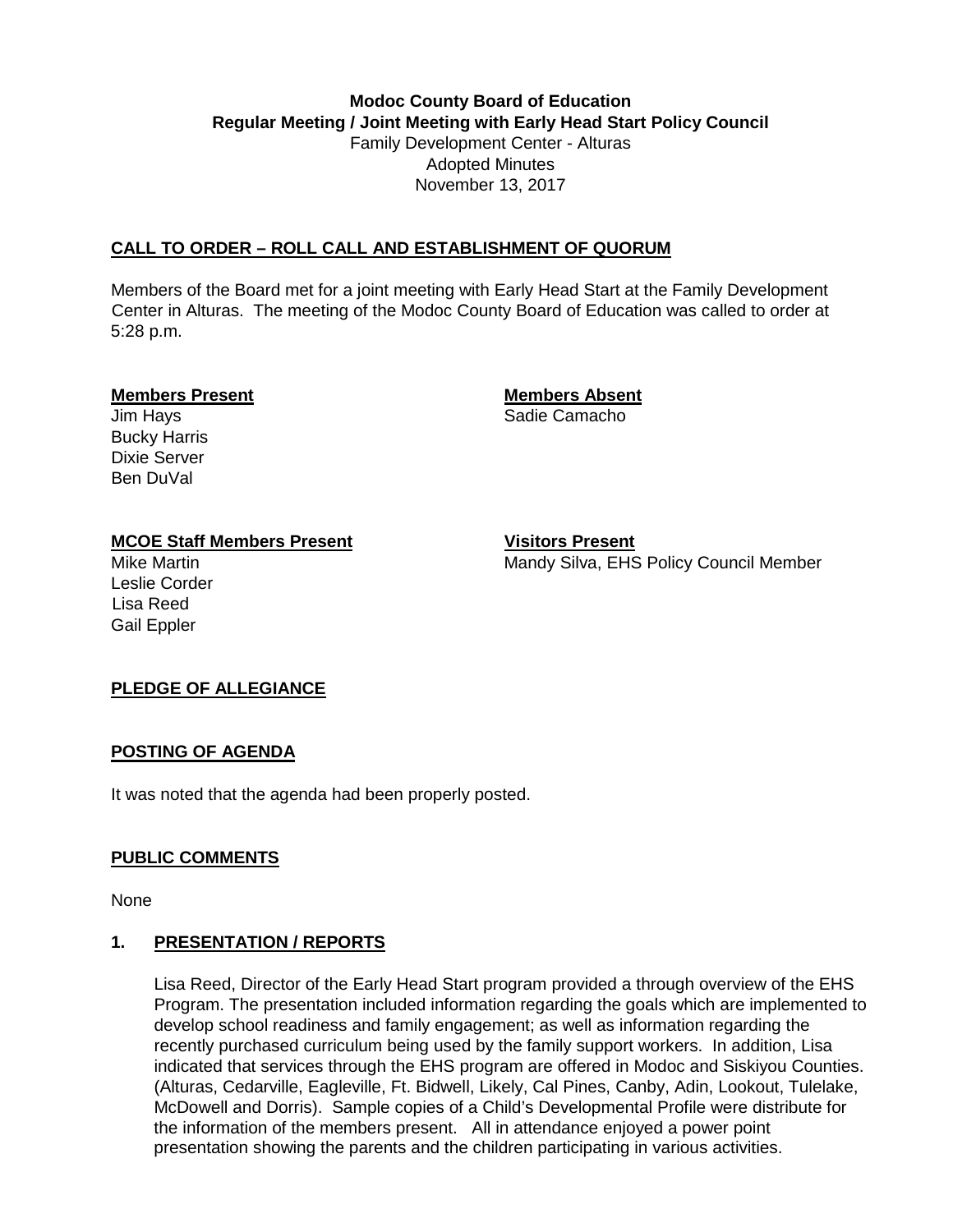## **Leslie Corder reported the following:**

The auditors had completed their review of the MCOE records for 2016-17. Copies of the audit should be available at the December meeting of the board. The auditors will be at the County Office on Thursday / Friday this week to complete the audit process on the SVJUSD books.

A Financial Report dated November 13, 2017 was included in the agenda packet. Leslie explained the Dashboard and the report to the members of the board.

It was reported that Rena Harris would be attending a meeting with the County Auditor to discuss the current issue with property taxes. A report regarding this matter will be provided at the December meeting.

# **Mike Martin reported the following:**

Information concerning the ownership of property on which the Stronghold Court School sits was shared with the board. Mike indicated that the property is owned by Myrtle Creek Corp. and the buildings housing the Warner Mt. Group Home are owned by Environmental Alternatives out of Quincy. It was pointed out that a conversation had been held with both Larry Trotter / Larry Mann and that Mr. Mann had indicated that he saw no problem with the MCOE building remaining on the property until a decision is made regarding moving, selling or demolishing the structure. He indicated that he would talk to his board (Myrtle Tree & ISOT) to confirm. Their next board meeting is not scheduled until the end of November however, he indicated that he would discuss the matter with is board prior to the meeting. Following this conversation, Mr. Mann indicated that he would contact MCOE to follow-up with their thoughts and concerns. (He did mention that in the agreement between Myrtle Tree and Environmental Alternatives there is a clause that indicates that if the facilities are not removed within 90 of the closure of the Warner Mt. Group Home, the buildings will become Public Domain. He again indicated that he didn't feel that would be an issue)

Mike further pointed out that to move the structure, it would cost approximately \$125,000. Discussions are being held concerning whether to relocate the structure, or find a better use for the funding.

Members of the board will be kept up to date on all aspects of the above.

## **2. CONSENT AGENDA ITEMS**

- Minutes October 9, 2017
- Temporary County Certificates

A motion was made by Dixie Server, seconded by Ben DuVal and carried that the consent agenda be approved. (Ayes: Hays, DuVal, Server; Harris, Absent: Camacho)